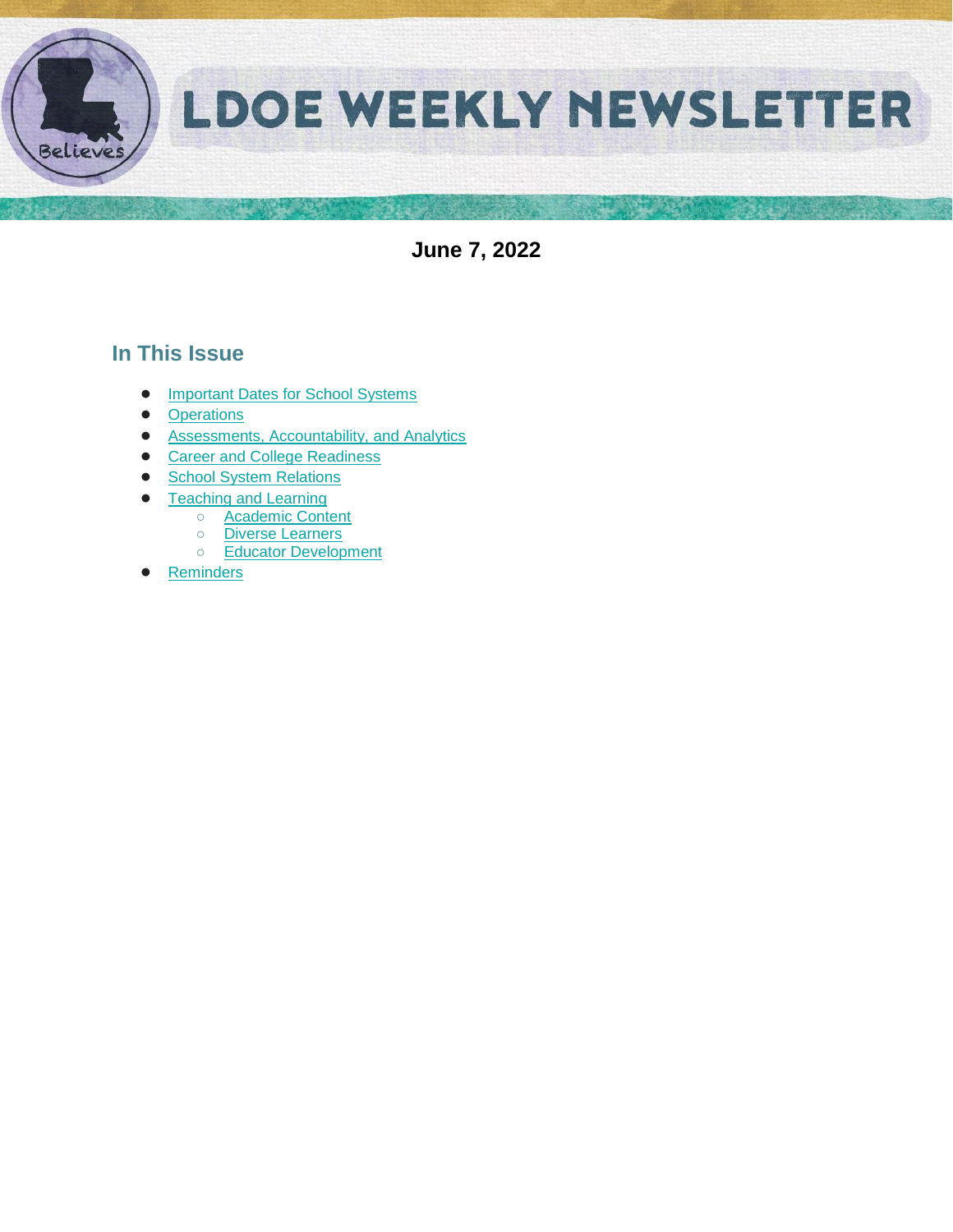# <span id="page-1-0"></span>**Important Dates for School Systems**

| <b>Office Hours</b>                                                                                                                                              |                      |  |  |  |
|------------------------------------------------------------------------------------------------------------------------------------------------------------------|----------------------|--|--|--|
| <b>Office Hours Title</b>                                                                                                                                        | <b>Zoom Link</b>     |  |  |  |
| April Dunn Act Office Hours                                                                                                                                      | June 9 at 4:30 p.m.  |  |  |  |
| P-EBT Data Managers Office Hours                                                                                                                                 | June 14 at 10 a.m.   |  |  |  |
| Early Childhood Lead Agencies Office Hours                                                                                                                       | June 14 at 3 p.m.    |  |  |  |
| <b>Assessment and Accountability Office Hours</b>                                                                                                                | June 14 at 3:45 p.m. |  |  |  |
| K-2 Learning Year: Phase 1 Office Hours                                                                                                                          | June 15 at 12 p.m.   |  |  |  |
| Data Coordinator Office Hours                                                                                                                                    | June 16 at 1 p.m.    |  |  |  |
| <b>Monthly Calls*</b>                                                                                                                                            |                      |  |  |  |
| <b>Monthly Call Title</b>                                                                                                                                        | <b>Zoom Link</b>     |  |  |  |
| <b>Charter Authorizers Monthly Call</b>                                                                                                                          | June 8 at 11 a.m.    |  |  |  |
| <b>BESE Authorized Charter School Monthly Call</b>                                                                                                               | June 8 at 3 p.m.     |  |  |  |
| Data Coordinator Monthly Call                                                                                                                                    | June 9 at 1 p.m.     |  |  |  |
| <b>Student Well-Being Monthly Call</b>                                                                                                                           | June 15 at 9:30 a.m. |  |  |  |
| Nonpublic Monthly Call                                                                                                                                           | June 15 at 3 p.m.    |  |  |  |
| Federal Support and Grantee Relations Monthly Cal                                                                                                                | June 16 at 10 a.m.   |  |  |  |
| Legislative and Policy Support Monthly Call                                                                                                                      | June 20 at 10 a.m.   |  |  |  |
| Assessment and Accountability Monthly Call                                                                                                                       | June 21 at 3:45 p.m. |  |  |  |
| <b>Nutrition Support Monthly Call</b>                                                                                                                            | July 5 at 1 p.m.     |  |  |  |
| <b>Education Technology Monthly Call</b>                                                                                                                         | August 11 at 9 a.m.  |  |  |  |
| *Monthly call presentations are available in the School Improvement Library. View the School System<br>Support Calendar to access a complete schedule of events. |                      |  |  |  |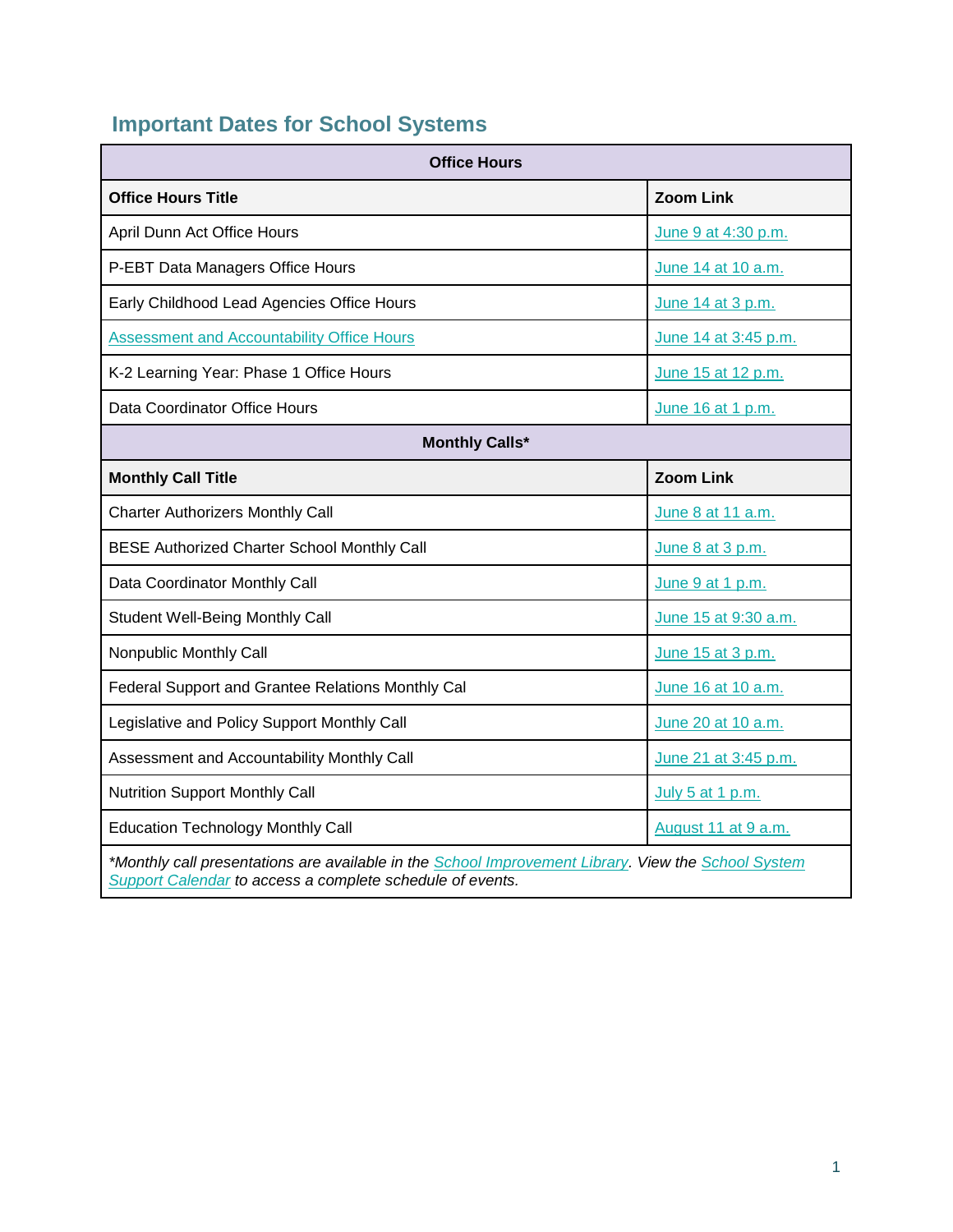## <span id="page-2-0"></span>**Operations**

## **Consolidated Monitoring Schedule for 2021-2022 SY (4th Quarter)**

**Please share with Federal Programs and IDEA Directors.**

The Department conducts annual monitoring of school systems to ensure compliance with federal and state requirements. To assist school systems in thoughtful planning and preparation for a scheduled monitoring event, the Department is releasing th[e](https://www.louisianabelieves.com/docs/default-source/links-for-newsletters/2021-2022-consolidated-monitoring-schedule_public_5-12-22.pdf) [consolidated monitoring schedule for the 2021-2022](https://www.louisianabelieves.com/docs/default-source/links-for-newsletters/2021-2022-consolidated-monitoring-schedule_public_5-12-22.pdf)  [school year\\*](https://www.louisianabelieves.com/docs/default-source/links-for-newsletters/2021-2022-consolidated-monitoring-schedule_public_5-12-22.pdf). This schedule is tentative and the agency reserves the right to make adjustments as necessary.

The assigned Statewide Monitoring Team Leader will send a more detailed monitoring notification reminder, along with any necessary planning documents or instructions, directly to Superintendents and Federal Program Directors of each school system appearing on the monitoring schedule. Th[e](https://www.louisianabelieves.com/docs/default-source/links-for-newsletters/2021-2022_4th-quarter-monitoring-schedule-only_public.pdf) [fourth](https://www.louisianabelieves.com/docs/default-source/links-for-newsletters/2021-2022_4th-quarter-monitoring-schedule-only_public.pdf)  [quarter monitoring schedule](https://www.louisianabelieves.com/docs/default-source/links-for-newsletters/2021-2022_4th-quarter-monitoring-schedule-only_public.pdf) is now available.

Please contact [doe-program.monitoring@la.gov](mailto:DOE-program.monitoring@la.gov) if you have any questions about the monitoring schedule or program monitoring related to the Every Student Succeeds Act (ESSA) or Individuals with Disabilities Education Act (IDEA).

*\*School systems that have been severely impacted by a disaster and are currently listed on the schedule are encouraged to contact* [doe-program.monitoring@la.gov.](mailto:DOE-program.monitoring@la.gov)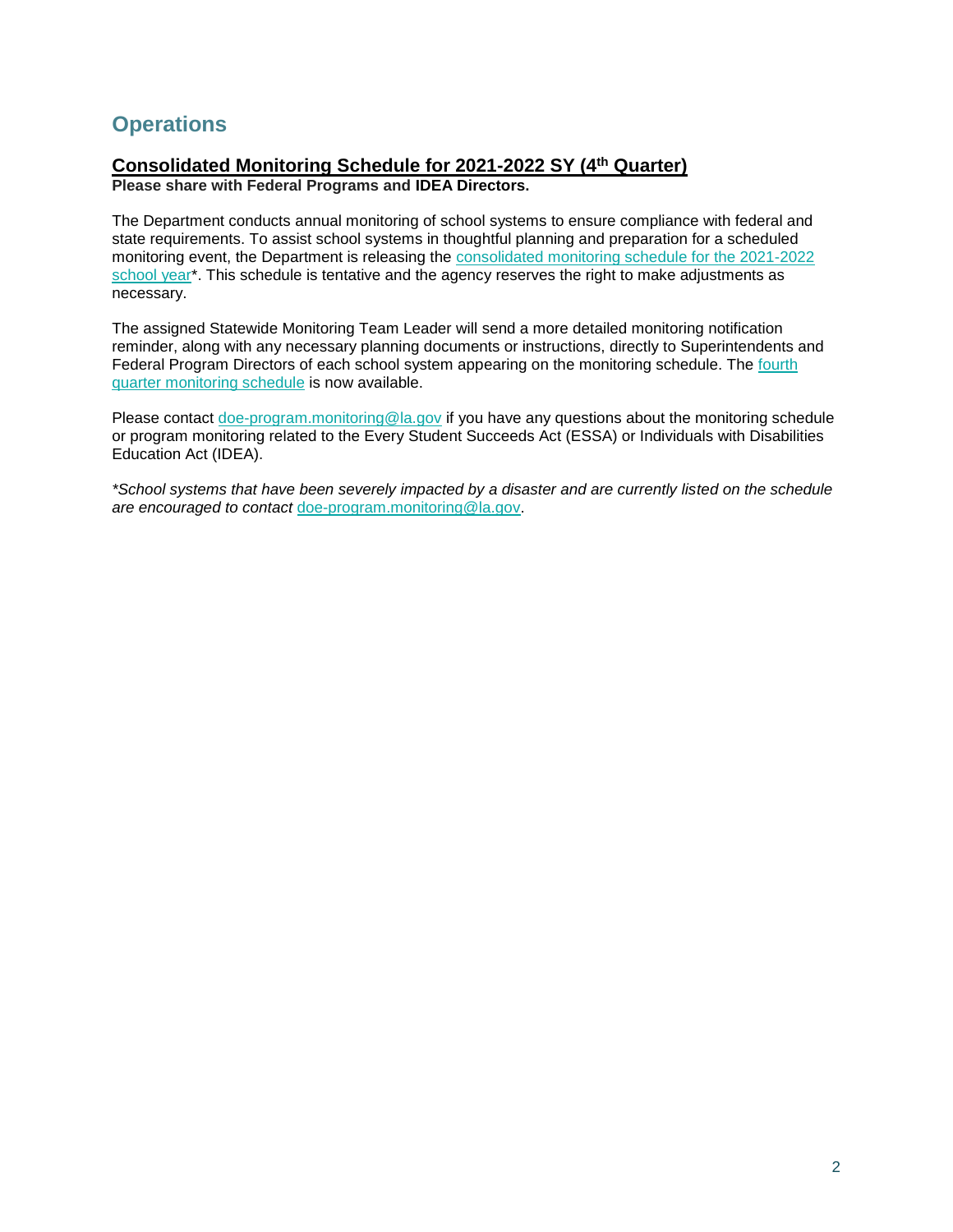## <span id="page-3-0"></span>**Assessments, Accountability and Analytics**

## **LEAP 2025**

**Please share this information with district test coordinators and school leaders.**

- June 9: Last day to request rescoring for LEAP 2025 high school assessments
	- See Test Coordinator manual pages 19-20 for eligible students and form.
	- All students tested as grade 12 have been automatically rescored.
- June 13-20: DRC INSIGHT Impending Zero Online Cleanup
- June 20-24: LEAP 2025 High School Summer Administration
	- Test schedules due to [assessment@la.gov](mailto:assessment@la.gov) by June 9
- Office Hours canceled May 31 and July 5

Please contact [assessment@la.gov](mailto:assessment@la.gov) with questions related to LEAP 2025.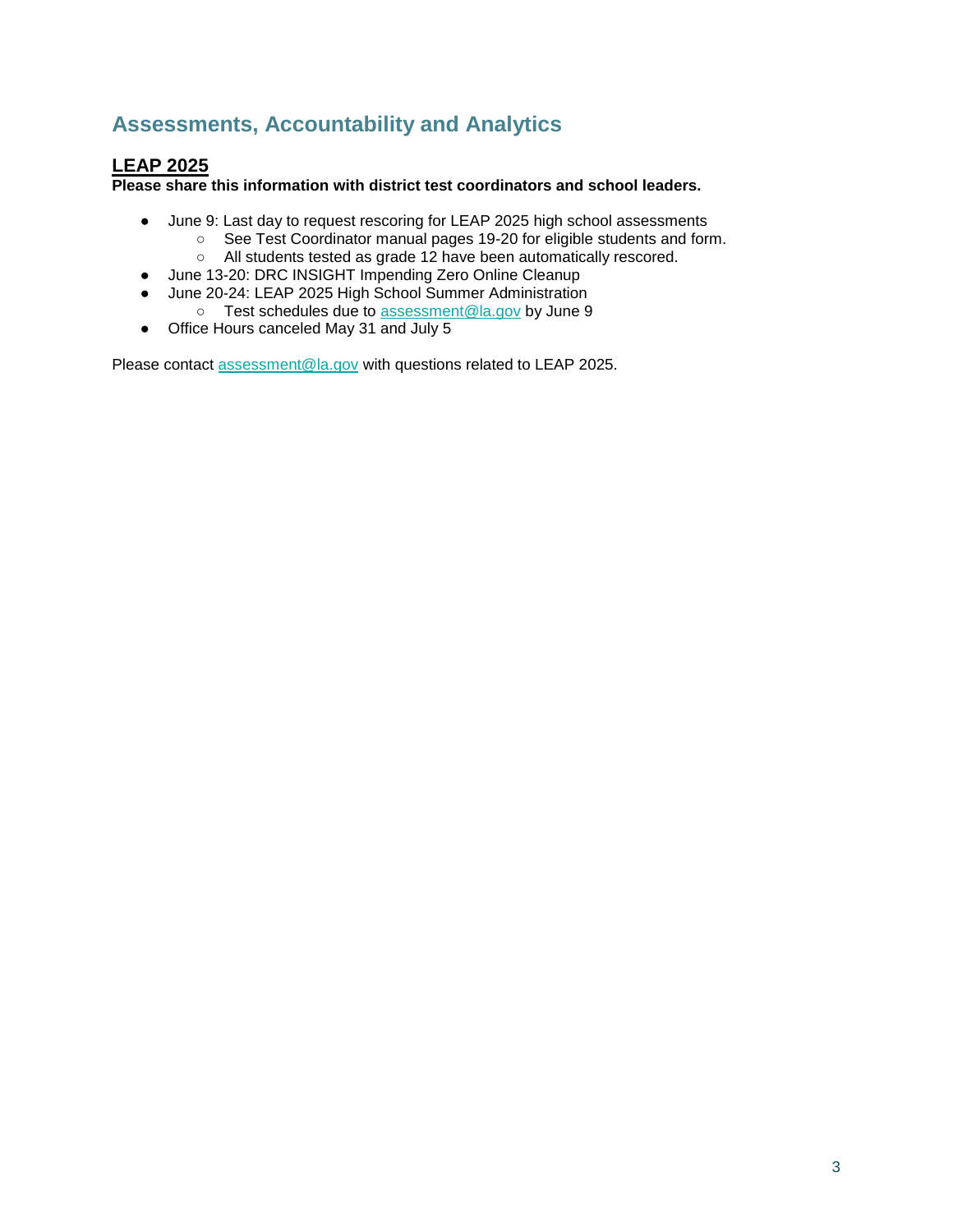## <span id="page-4-0"></span>**Career and College Readiness**

### **Classroom Security Resources**

**Please share with school system leaders and safety coordinators.**

In 2018, the Office of State Fire Marshal issued Memorandums 2018-02 and 2018-03 regarding classroom security for existing educational (grades K-12) and daycare facilities. Chief Dan Wallis, Louisiana State Fire Marshal, has shared additional resources around these memorandums. They can be accessed in the [School Policy library.](https://www.louisianabelieves.com/docs/default-source/policy/sfm-school-security-2022-memos.pdf?sfvrsn=6d696518_5/)

Most importantly, in these memos are directives on the type of locking devices and mechanisms that are allowable (i.e. deadbolts, door stops, etc.), so please review these carefully and fully.

Copies of the memorandum may be accessed in the School Policy library. If there are additional questions, please contact the Office of State Fire Marshal's Plan Review Staff at 1-800-256-5452, or via message at [www.lasfm.org,](http://www.lasfm.org/) using the contact us feature.

#### **Medicaid Funding for Personal Care Services Information Webinar**

**Please share with school based Medicaid coordinators, special education directors and school business managers.**

Medicaid will now reimburse school districts for personal care services provided to students. Personal aides assisting students with positioning, behavior cueing, grooming, eating and mobility may be eligible for reimbursement.

The LDOE along with Jason Coker from Postlethwaite and Netterville is presenting a webinar to review reimbursement procedures, program requirements, training and documentation requirements. Interested participants are encouraged to register for the upcoming webinar.

- **Webinar Date and Time:** June 21 from 10:30 11:30 a.m.
- **Webinar Registration:** [PCS Webinar Registration](https://forms.gle/9q1PG4ebn9epjFuu5)

Please contact [elizabeth.duncan@la.gov](mailto:elizabeth.duncan@la.gov) with questions.

#### **2022 High School EMS Program Update Webinar**

**Please share with CTE supervisors, school counselors, and administrators.**

The [High School EMS Education Program Manual](https://ldh.la.gov/assets/oph/ems/2022/220524HighSchoolEMSEdProgramGuide.pdf) has been updated, and serves to bring the guidance in line with recent changes to state statutes and policies. The revised manual will serve as the official guidance for the 2022-2023 school year and moving forward. EMS Education will host a webinar to present the revised manual and other updates.

- **Webinar Date and Time:** July 22 at 9 a.m.
- **Webinar Link:** [https://us02web.zoom.us/j/85439683772](https://us02web.zoom.us/j/85439683772?pwd=Wk53cFBPNjRJQnU5d0I3WmJERS85Zz09)
- **Meeting ID:** 854 3968 3772
- **Passcode:** 7WgNa1

Please contact [ems.education@la.gov](mailto:ems.education@la.gov) with questions.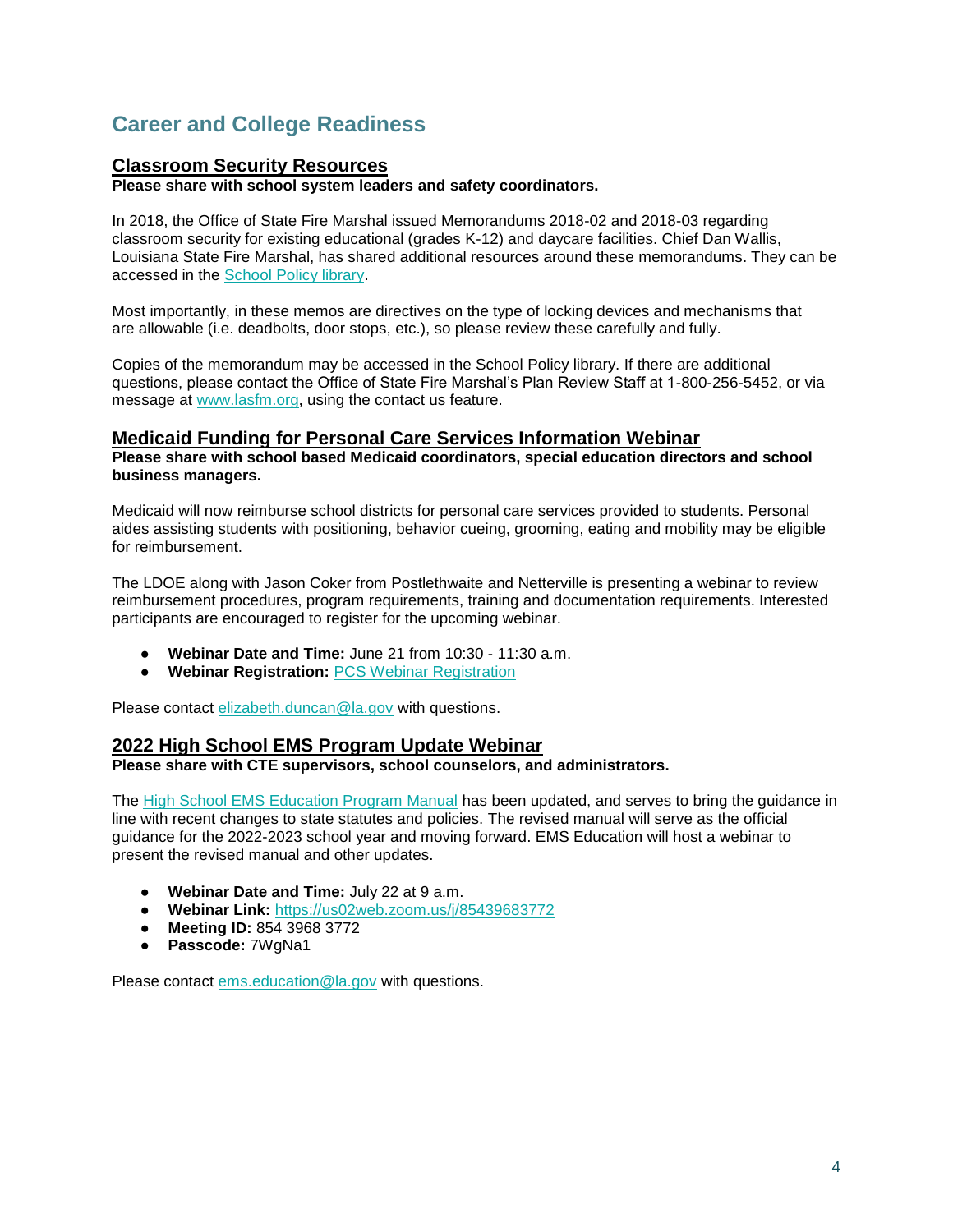## <span id="page-5-0"></span>**School System Relations**

### **Department Celebrates Excellent Educators**

**Please share with teachers, school and system leaders.** 

During the opening session of the Teacher Leader Summit, the Department was proud to announce live the *[2023 Teacher and Principal of the Year Finalists](https://www.louisianabelieves.com/docs/default-source/awards/2023-teacher-and-principal-of-the-year-finalists.pdf)*. These educators are making exceptional gains with students. Their commitment to student success exemplifies Louisiana's teaching profession.

In addition to naming the finalists for Teacher and Principal of the Year, the Department announced the [2022 Public Interest Fellowship](https://www.louisianabelieves.com/docs/default-source/awards/public-interest-fellowship-overview.pdf?sfvrsn=8bf19c1f_2) recipient, Brian Gough from St. Charles Parish. The fellowship allows recipients to spend the upcoming school year advocating for a key education initiative aligned to the Department's priorities. Winners are chosen from the previous year's list of Teacher of the Year semifinalists and finalists. Gough's fellowship initiative is focused on researching best practices for industry recruitment for internship programs.

Also during the opening session at the summit, other state-level honorees were recognized and celebrated. These honorees included the [New Teacher of the Year Finalists,](https://www.louisianabelieves.com/docs/default-source/awards/new-teacher-of-the-year-finalists-announcement.pdf) [Early Childhood Teacher](https://www.louisianabelieves.com/academics/award-programs)  [and Leader Finalists,](https://www.louisianabelieves.com/academics/award-programs) [Milken Educator Award recipients,](https://www.milkeneducatorawards.org/) and Louisiana's Presidential Awards for [Excellence in Mathematics and Science Teaching](https://www.paemst.org/) recipients. Information about these award programs can be found on the Department's [Awards page.](https://www.louisianabelieves.com/academics/award-programs)

All of these excellent educators will be honored at the *16thAnnual Excellent Educators Awards Gala* that will be held at the World War II Museum on the evening of July 30, 2022. This exciting event is cosponsored by Dream Teachers.

Congratulations to these outstanding educators!

Please contact excellenteducators@la.gov with questions.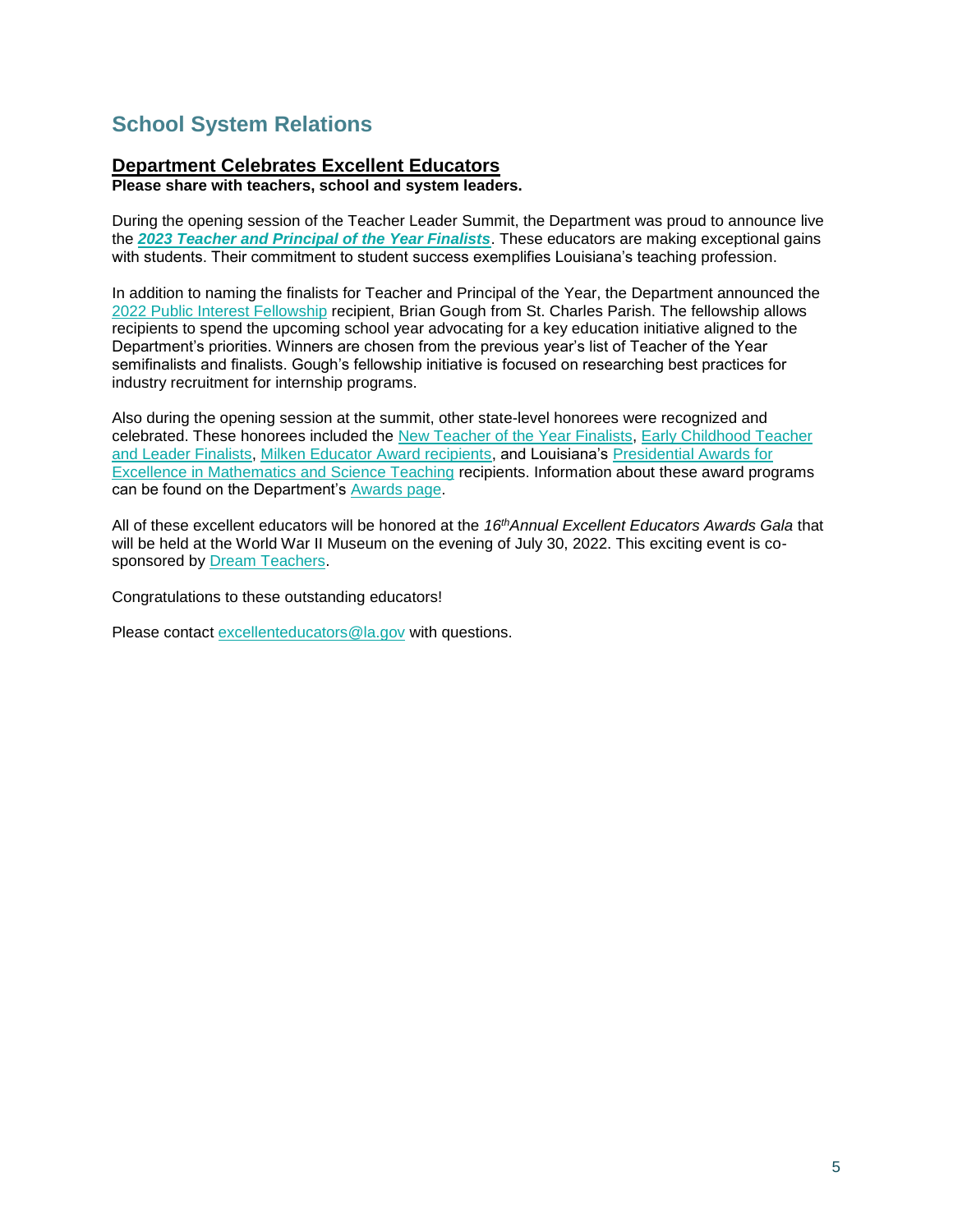## <span id="page-6-0"></span>**Teaching and Learning**

## <span id="page-6-1"></span>**Academic Content**

#### **Instructional Support: Instructional Material Reviews Please share with content supervisors and administrators.**

The Department conducts ongoing reviews of instructional materials to support school systems in adopting curricula in all core subjects. Newly rated Tier 1 materials are listed below. All tiered reviews can be found on the [Annotated Reviews](http://www.louisianabelieves.com/academics/ONLINE-INSTRUCTIONAL-MATERIALS-REVIEWS/curricular-resources-annotated-reviews) webpage. The status of all instructional materials submissions can be found in the [Weekly Report.](https://www.louisianabelieves.com/docs/default-source/curricular-resources/online-instructional-materials-reviews.pdf?sfvrsn=a26b841f_654)

| <b>Publisher</b>                  | <b>Title and Grade Levels</b>                                           | <b>Core Subject</b> | <b>Tiered Rating</b> |
|-----------------------------------|-------------------------------------------------------------------------|---------------------|----------------------|
| <b>Achievement First</b>          | Achievement First Math, Grades K-4                                      | Math                | Tier 1               |
| Amplify Education, Inc.           | Amplify Science Louisiana, Grade 7                                      | Science             | Tier 1               |
| Children's Literacy<br>Initiative | Blueprint for Early Learning, Ages 4-5                                  | <b>ECE</b>          | Tier 1               |
| Open Up Resources                 | EL Education Language Arts, Grades 6-8                                  | ELA                 | Tier 1               |
| Teaching Strategies,<br>LLC.      | The Creative Curriculum <sup>®</sup> for Family<br>Child Care, Ages 0-5 | <b>ECE</b>          | Tier 1               |

Please contact [louisianacurriculumreview@la.gov](mailto:LouisianaCurriculumReview@la.gov) with questions.

### **Zearn Data Sharing Agreement**

#### **Please share with math curriculum leads, superintendents and data managers.**

The Department has executed a statewide [data sharing agreement with Zearn](https://www.louisianabelieves.com/docs/default-source/data-management/zearn---may-2022.pdf?sfvrsn=884a6518_2) on behalf of school systems using the high-quality curriculum Zearn Math for core instruction during the school year or as part of a [Summer Learning Program,](https://www.louisianabelieves.com/docs/default-source/accelerate/accelerate-math-summer-learning-2022.pdf?sfvrsn=7f746418_18) and/or as part of a [high-dosage tutoring program.](https://www.louisianabelieves.com/docs/default-source/accelerate/accelerate-math.pdf?sfvrsn=433c6618_30) This agreement, by way of [addenda,](https://www.louisianabelieves.com/docs/default-source/data-management/zearn---addendum.docx?sfvrsn=63496518_2) allows individual school systems to opt in, so that they may also receive the services provided and protect the privacy of students. To opt in, system superintendents will sign and submit the [Zearn Addendum](https://www.louisianabelieves.com/docs/default-source/data-management/zearn---addendum.docx?sfvrsn=63496518_2) to the Department by either uploading to this [JotForm](https://form.jotform.com/221037256699160) or emailing the signed agreement to [ldedata@la.gov.](mailto:LDEdata@la.gov) Please note, this data sharing agreement does not take the place of a school system's individual contracted services directly established with Zearn. This agreement allows school systems to share data with Zearn and for Zearn to share non-student personally identifiable information with the LDOE.

<span id="page-6-2"></span>Please contact [ldedata@la.gov](mailto:LDEdata@la.gov) with questions.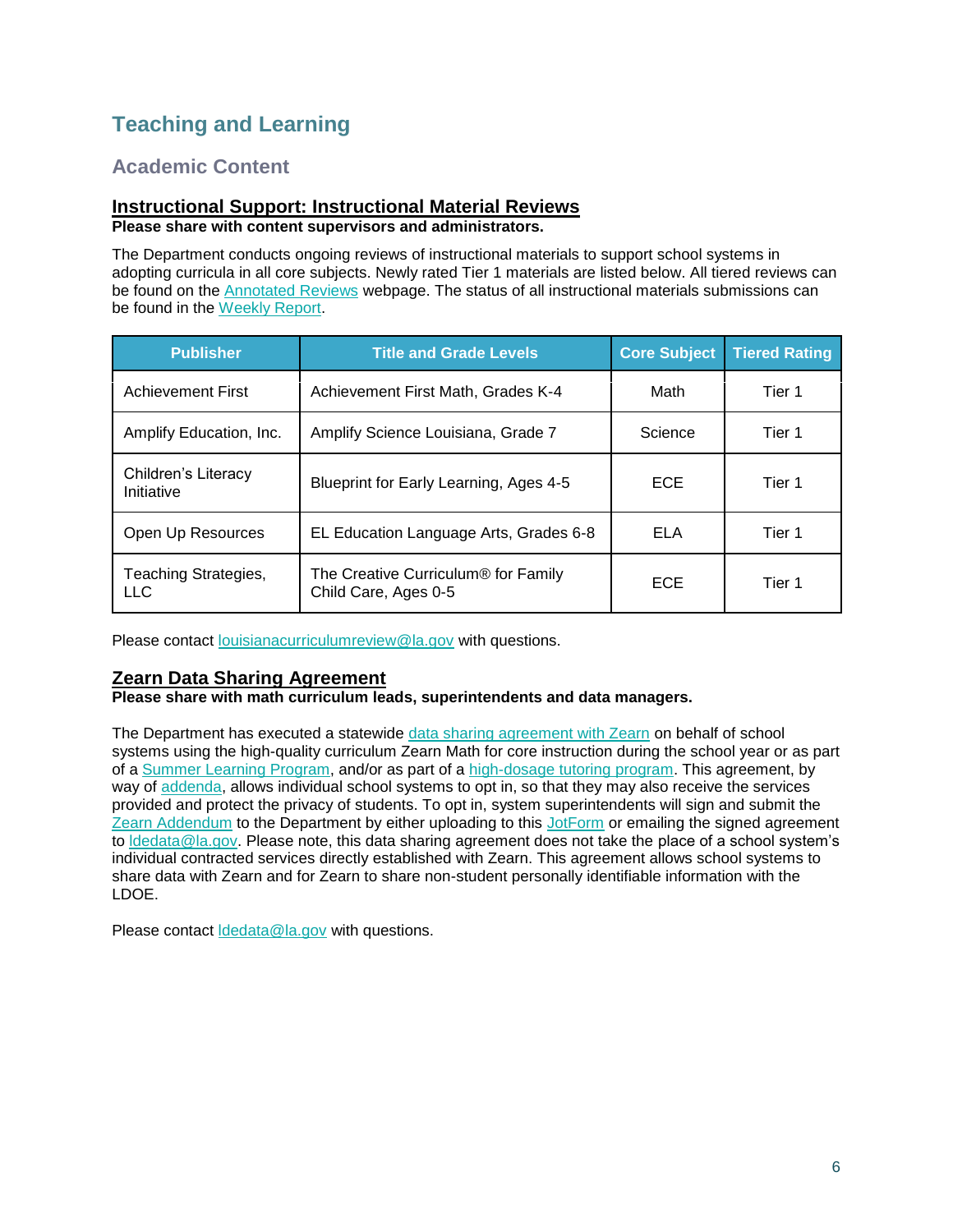## **Diverse Learners**

### **Foundational Literacy Modules for Grades 4-8 Educators Registration Open**

**Please share with system leaders, special education leaders, special educators, interventionists, EL educators**

The Department has partnered with Public Consulting Group (PCG) to offer five free asynchronous science of reading modules for grades 4 - 8 educators. The Professional Development Modules are focused on content that is teacher-friendly and provides the knowledge and skills necessary for intermediate and middle school classrooms instruction by applying age-appropriate science of reading strategies. The five topics include understanding the science of reading, exploring phonics and advanced word study, creating fluent readers, developing vocabulary and increasing reading comprehension. Modules will open monthly beginning at the end of May and remain available throughout the 2022 - 2023 school year. [Registration](https://forms.office.com/pages/responsepage.aspx?id=wxCx2SVMeUO5euJIk4zBe480GuvBKj1CvXxROcKQzeNUMlI4S0tDVFhPSkVXNU5DNkJDSlhXNkFHMy4u) is open and will remain open throughout the release.

Please contact [diverselearnersupport@la.gov](mailto:diverselearnersupport@la.gov) with questions.

#### **Guidance for Leading Inclusive Special Education Programs**

**Please share with school system leaders and special education directors/supervisors.**

The Department released the fifth issue of Guidance for Leading Inclusive Special Education Programs: [Positive Behavioral Interventions and Supports.](https://louisianabelieves.com/docs/default-source/students-with-disabilities/guidance-for-leading-inclusive-special-education-programs---positive-behavior-intervention-supports-(may-2022).pdf?sfvrsn=474c6518_6) School system leaders are encouraged to review the guidance document along with special education supervisors and attend the hour-long webinar to support implementation on [June 7 at 1 p.m.](https://ldoe.zoom.us/j/99772844385?pwd=S2Noek80VjFvOU5ZTG5pQTZOeTRNQT09)

Please contact [diverselearnersupport@la.gov](mailto:diverselearnersupport@la.gov) with questions.

## **Accelerate Louisiana's Tutoring Strategy: Diverse Learners**

**Please share with school system leaders and special education directors/supervisors.**

The Department remains committed to our belief that in order to address unfinished learning, we must provide equal-access, effective tutoring. The pandemic, as well as, weather related events has continued to cause an unprecedented disruption in the education of students throughout Louisiana. In response, systems must continue planning to address students' unfinished learning.

On [June 23 at 2 p.m.](https://ldoe.zoom.us/j/92095514424) the Division of Diverse Learners will host a webinar to take a deep dive into the existing guidance to support school systems in embedding Louisiana's Pre-K to High School Tutoring Strategy into their operation structure.

Please contact [diverselearnersupport@la.gov](mailto:diverselearnersupport@la.gov) with questions.

### **April Dunn Act Office Hours**

The Department will host its final April Dunn Act office hour on [June 9 at 4:30 p.m.](https://ldoe.zoom.us/j/92880688555) The session will cover an overview of two new April Dunn Act tools to support school systems for the upcoming school year.

<span id="page-7-0"></span>Please contact [specialeducation@la.gov](mailto:specialeducation@la.gov) with questions.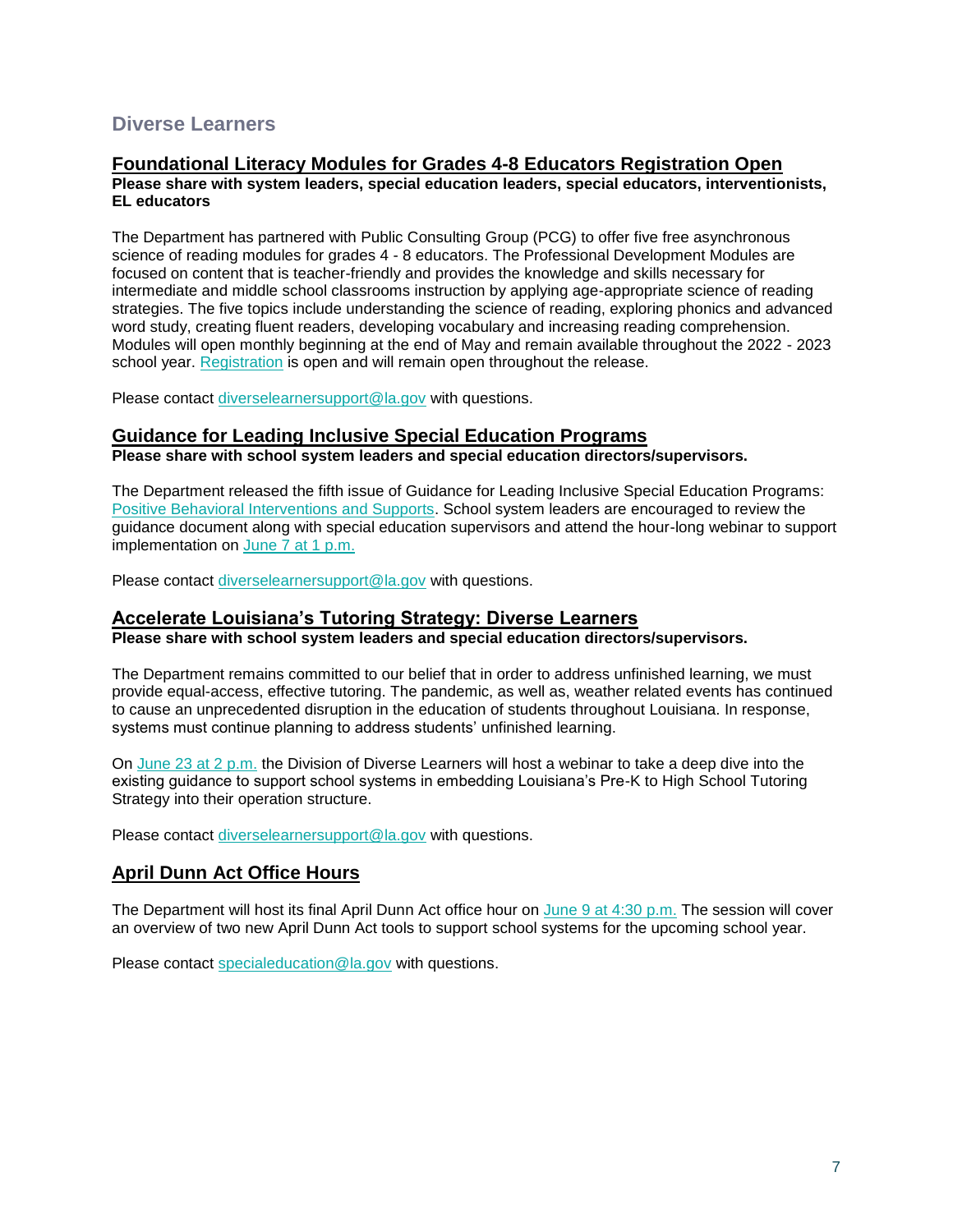## **Educator Development**

## **New Teacher Experience: Summer Kick Off Registration**

**Please share with school leaders and system leaders.**

The Department will host the [New Teacher Experience: Summer Kick Off](https://www.louisianabelieves.com/docs/default-source/awards/new-teacher-experience-summer-kick-off.pdf?sfvrsn=fa4e6518_2) on **July 25** in Baton Rouge. This will be a full day of professional development and fun to welcome our new Louisiana teachers.

[Registration](https://docs.google.com/forms/d/e/1FAIpQLSfhekakJahgArZUUi0-BZWjbk4jKUVVmTZCiyN8cliZfIc9jg/viewform?usp=sf_link) for this event will be first come, first served. The [registration link](https://docs.google.com/forms/d/e/1FAIpQLSfhekakJahgArZUUi0-BZWjbk4jKUVVmTZCiyN8cliZfIc9jg/viewform?usp=sf_link) is now open. School systems must have the name and email address of new teachers in order to register for this event. New teachers must already be hired by a school system in order to be registered.

Registration will close on **July 8** or once capacity is reached, whichever comes first. New teachers registered for this event will receive logistical details via email prior to the event, and will be asked to confirm their attendance.

Please contact [laurie.carlton@la.gov](mailto:laurie.carlton@la.gov) with questions.

### **New Teacher Experience: Pilot Opportunity**

**Please share with school leaders and system leaders.**

The New Teacher Experience (NTE) [Pilot](https://www.louisianabelieves.com/docs/default-source/awards/new-teacher-experience-pilot-overview.pdf) will provide school systems strategies to foster a community of practices and create conditions for effective teaching and learning. In addition, the pilot will support the direct work of principals, mentors, and colleagues with new teachers. Participating school systems will be asked to implement best practices throughout the year and work with the LDOE in fine tuning the New Teacher Experience.

School systems may be interested in participating in this pilot if they do not have a support program in place for new teachers, or if they have one that they want to modify to include additional best practices. All pilot participants will need to have teachers participate in at least two of the following supports for new teachers:

- Affinity groups
- Professional Development Modules
- Mentoring

Funding will be provided to support the NTE pilot. Funding may be used for:

- Stipends for Mentors supporting new teachers.
- Funding for Mentor training and credentialing.
- Travel costs for attending in person trainings.
- Completion stipends for participating new teachers.

The [application](https://docs.google.com/forms/d/e/1FAIpQLSfXpXTbVsgATUfszGUasz8u8FmATMATAzjMi7LnLUpN-B7Eug/viewform?usp=sf_link) for this pilot opportunity is open now. If interested, please submit an application by **June 24.**

Please contact [laurie.carlton@la.gov](mailto:laurie.carlton@la.gov) with questions.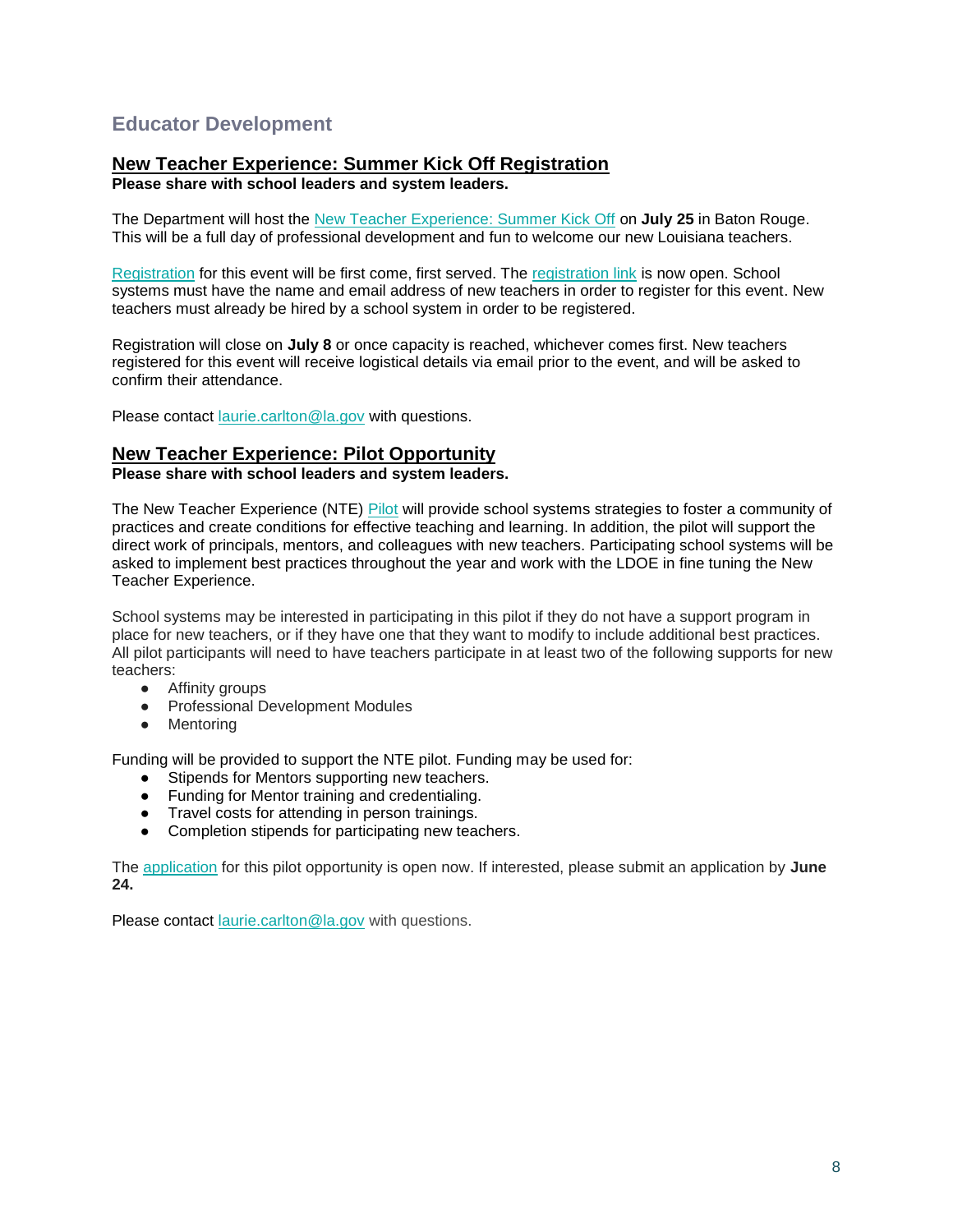### **Mentor Teacher Stipends**

**Please share with finance teams and system leaders.**

Mentors supporting **year-long undergraduate residents** in the 2021-2022 school year should receive a \$1,800 stipend, instead of the usual \$1,000 stipend. These funds have been added to school system allocations in eGMS. This additional funding is for **one year only,** based on availability of funds.

All Mentor funds should be paid out by the end of the school year. Mentor funds are 8g and must be spent by **June 15.**

Please contact [believeandprepare@la.gov](mailto:believeandprepare@la.gov) with any questions.

#### **Recruitment, Recovery, and Retention Teacher Survey**

#### **Please share with school system leaders, principals, and teachers.**

We have had over 4,000 teachers describe their experiences and perceptions as well as offer suggestions on issues related to teacher recruitment, recovery, and retention by completing the [Teacher](https://survey.alchemer.com/s3/6839519/Region-14-CC-Teacher-Recruitment-Retention-and-Recovery-Survey)  [Recruitment, Retention, and Recovery Survey.](https://survey.alchemer.com/s3/6839519/Region-14-CC-Teacher-Recruitment-Retention-and-Recovery-Survey) We are encouraging all **teachers** to complete the [survey](https://survey.alchemer.com/s3/6839519/Region-14-CC-Teacher-Recruitment-Retention-and-Recovery-Survey)  by **June 10** if they have not already done so.

Please contact [louisianaleaders@la.gov](mailto:louisianaleaders@la.gov) with questions.

### **CIS Teacher and Staff Evaluations**

#### **Please share with systems leaders, school leaders, human resource directors, and data directors.**

The [Compass Information System \(CIS\)](https://leads13.doe.louisiana.gov/hcs/) teacher evaluation upload window is open. Systems are encouraged to begin uploading teacher and staff evaluations. The tech team is working to repair an issue that is preventing VAM teacher observation and SLT scores from being submitted. CIS Administrator contacts will be notified as soon there is a resolution. Please continue to:

- Enter and rate both SLTs for teachers and staff.
- Enter professional practice scores (for 2021-2022 only, if the evaluated person scored "Effective: Proficient" or "Highly Effective" (2.5 and above), enter the single score twice).
- Finalize evaluations for non-VAM teachers.

Resources for [evaluation uploads](https://www.louisianabelieves.com/docs/default-source/teaching/compass-information-system-evaluation-upload-guide.pdf?sfvrsn=2c216718_8) are located in the [Compass Library.](https://www.louisianabelieves.com/resources/library/compass) 

Please contact [compass@la.gov](mailto:compass@la.gov) with questions.

#### **Workforce Reporting Update**

#### **Please share with systems leaders, school leaders, human resource directors, security coordinators, and data managers.**

The new Educator Workforce dashboard will be released this week. Trainings on how to use the new dashboard were held at Teacher Leader Summit. If you were unable to attend the trainings at summit, there will be additional trainings in the form of webinars this summer:

#### **Workforce Reporting: Welcome to EdLink 360 (accessing the dashboard)**

- **Meeting Date and Time:** June 14 at 10 a.m.
- **Meeting Link:** <https://zoom.us/j/8322783910?pwd=OGNjTTNXQTg4bUVqVHVaZHVET1gydz09>
- **Meeting ID#:** 832 278 3910
- **Meeting Passcode:** i3PfJs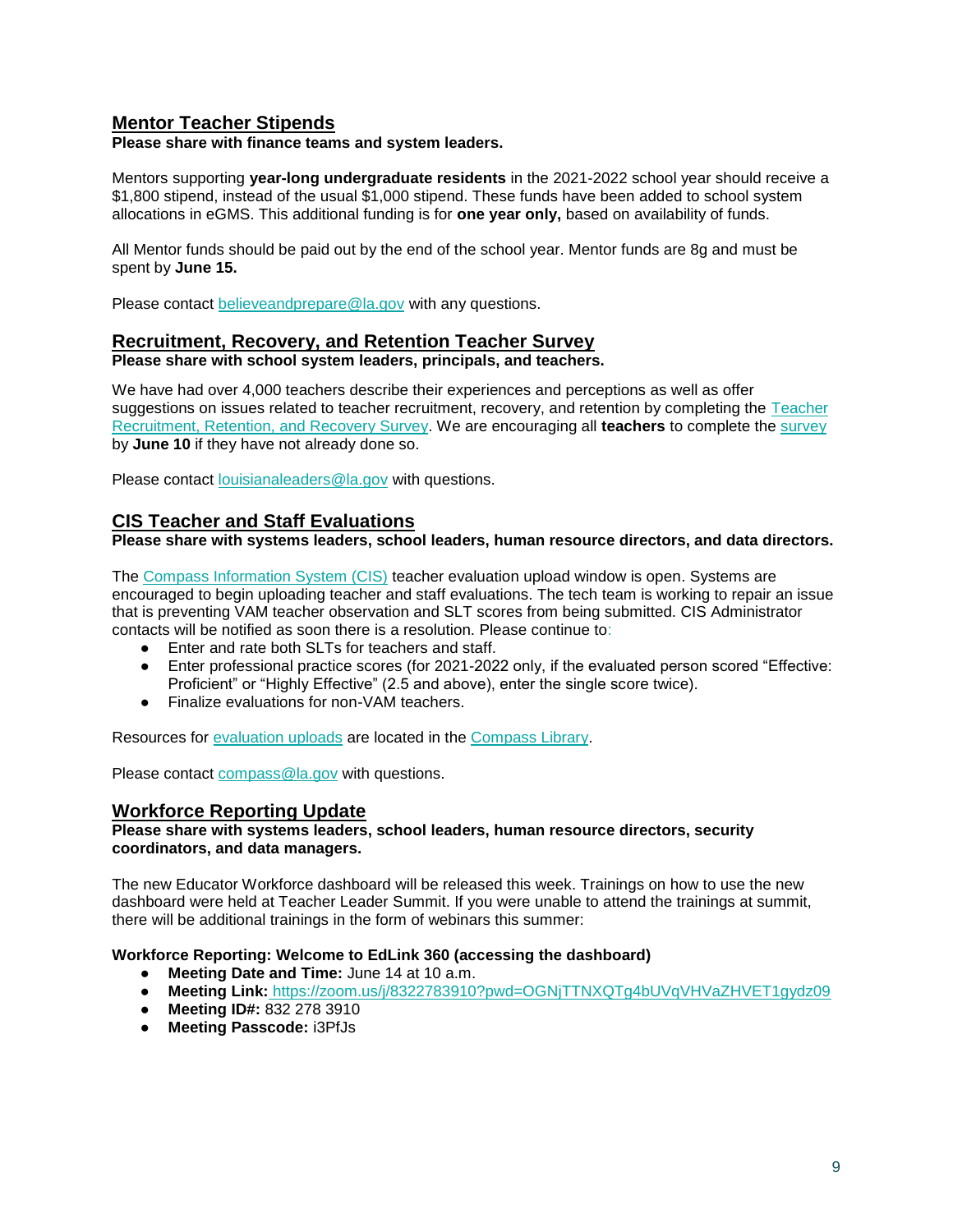**Workforce Reporting: Dashboard Best Practices (using the dashboard in your workflow)**

- **Meeting Date and Time:** July 12 at 10 a.m.
- **Meeting Link:** <https://zoom.us/j/8322783910?pwd=OGNjTTNXQTg4bUVqVHVaZHVET1gydz09>
- **Meeting ID#:** 832 278 3910
- **Meeting Passcode:** i3PfJs

**Combination Training: If you are unable to attend in June or July**

- **Meeting Date and Time:** August 9 at 10 a.m.
- **Meeting Link:** <https://zoom.us/j/8322783910?pwd=OGNjTTNXQTg4bUVqVHVaZHVET1gydz09>
- **Meeting ID#:** 832 278 3910
- **Meeting Passcode:** i3PfJs

Please contact [emily.smiley@la.gov](mailto:emily.smiley@la.gov) with questions.

#### **Summer Learning Programs**

#### **Please share with summer learning program coordinators.**

The final stages of summer learning planning should be previewing summer tutoring lessons with teachers, finalizing student rosters and bus routes, as well as communicating summer learning program details to parents. The planning checklist located in the [Summer Learning Program Guidance](https://www.louisianabelieves.com/docs/default-source/academics/summer-learning-program-guidance-2021.pdf?sfvrsn=9f5a6618_2) can also be used as a reference for tasks to complete prior to beginning your summer learning program.

Beginning this summer, all CIR/UIR-A schools are required to implement summer learning programs.

Similar to data collected from summer 2021, systems should expect to share information about student outcomes through the completion of a survey following the conclusion of the Summer Learning Program. The survey will be released early June 2022 and will cover four broad topics: program information, student attendance (required), measures of outcomes (required), and student/parent/staff surveys (strongly encouraged). The measuring effectiveness section of the [Summer Learning Program Guidance](https://www.louisianabelieves.com/docs/default-source/academics/summer-learning-program-guidance-2021.pdf?sfvrsn=9f5a6618_2) can be used as a guide for more detail about the data collection topics.

Please contact [keisha.thomas2@la.gov](mailto:Keisha.Thomas2@la.gov) with questions.

### **Continuous Learning**

#### **Please share with system leaders.**

The Department will host two webinars focused on planning for continuous learning. Guidance for system leaders will be provided on how to develop a continuous learning plan for modified operations. The first webinar will be held on **June 15 at 2:30 p.m.** If you cannot attend the June webinar, the second webinar will be held on **July 14 at 9 a.m**. System leaders should plan to attend one of the webinars.

**Webinar Date and Time:** June 15 at 2:30 p.m.

**Webinar Link:** <https://ldoe.zoom.us/j/98516651581?pwd=RGRGTHZHQ1YwSnBKT0RRU2toSFRsdz09> **Meeting ID:** 985 1665 1581 **Passcode:** 565717 **Phone:** 1-346-248-7799

Please contact [keisha.thomas2@la.gov](mailto:Keisha.Thomas2@la.gov) with questions.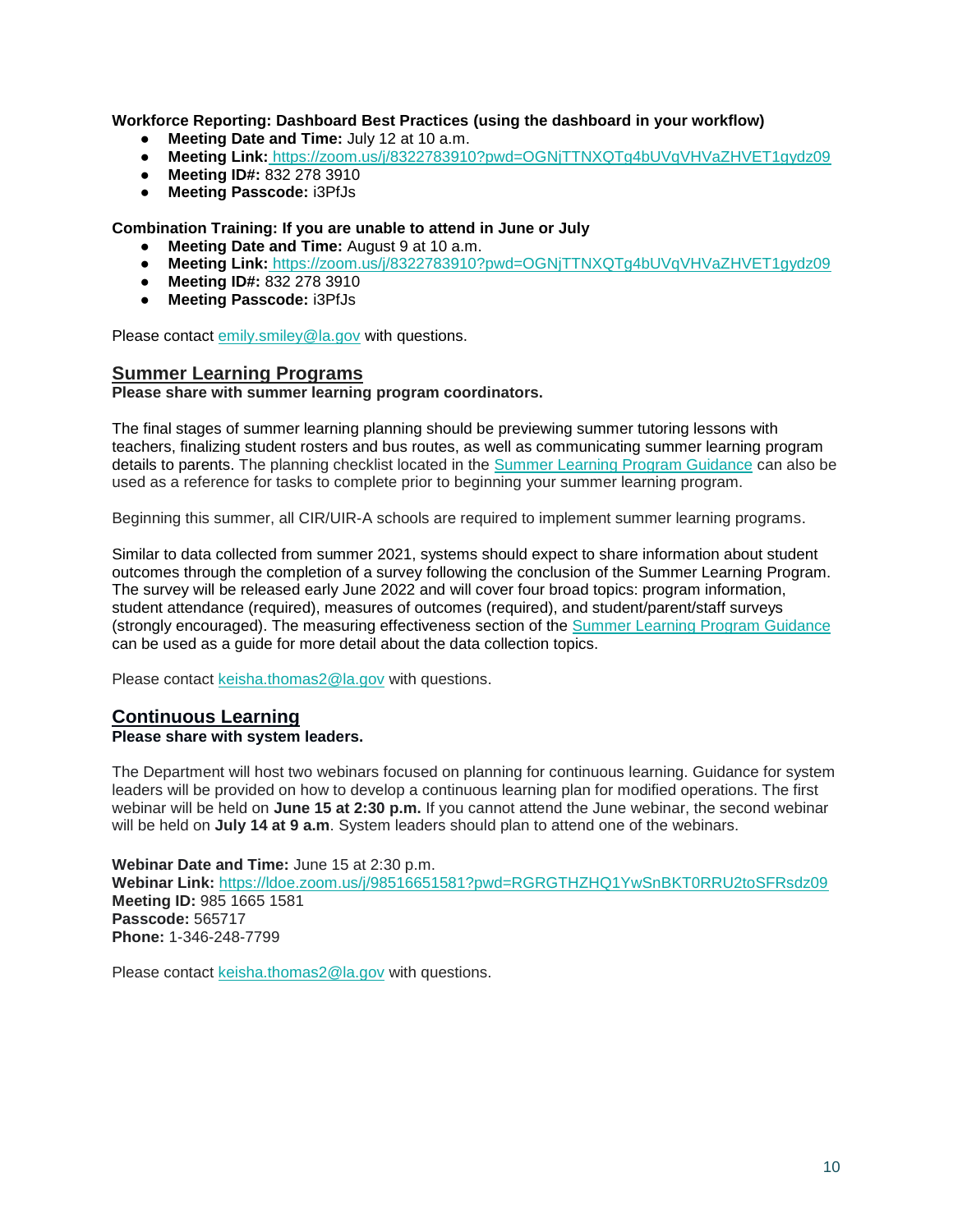## <span id="page-11-0"></span>**Reminders**

- <span id="page-11-1"></span>● [Assessment, Accountability and Analytics](#page-11-1)
- **[School System Financial Services](#page-14-0)**
- [Teaching and Learning](#page-15-0)
	- o **[Academic Content](#page-15-1)**
	- o [Diverse Learners](#page-15-2)
	- o [Educator Development](#page-15-3)
	- o [School Improvement](#page-16-0)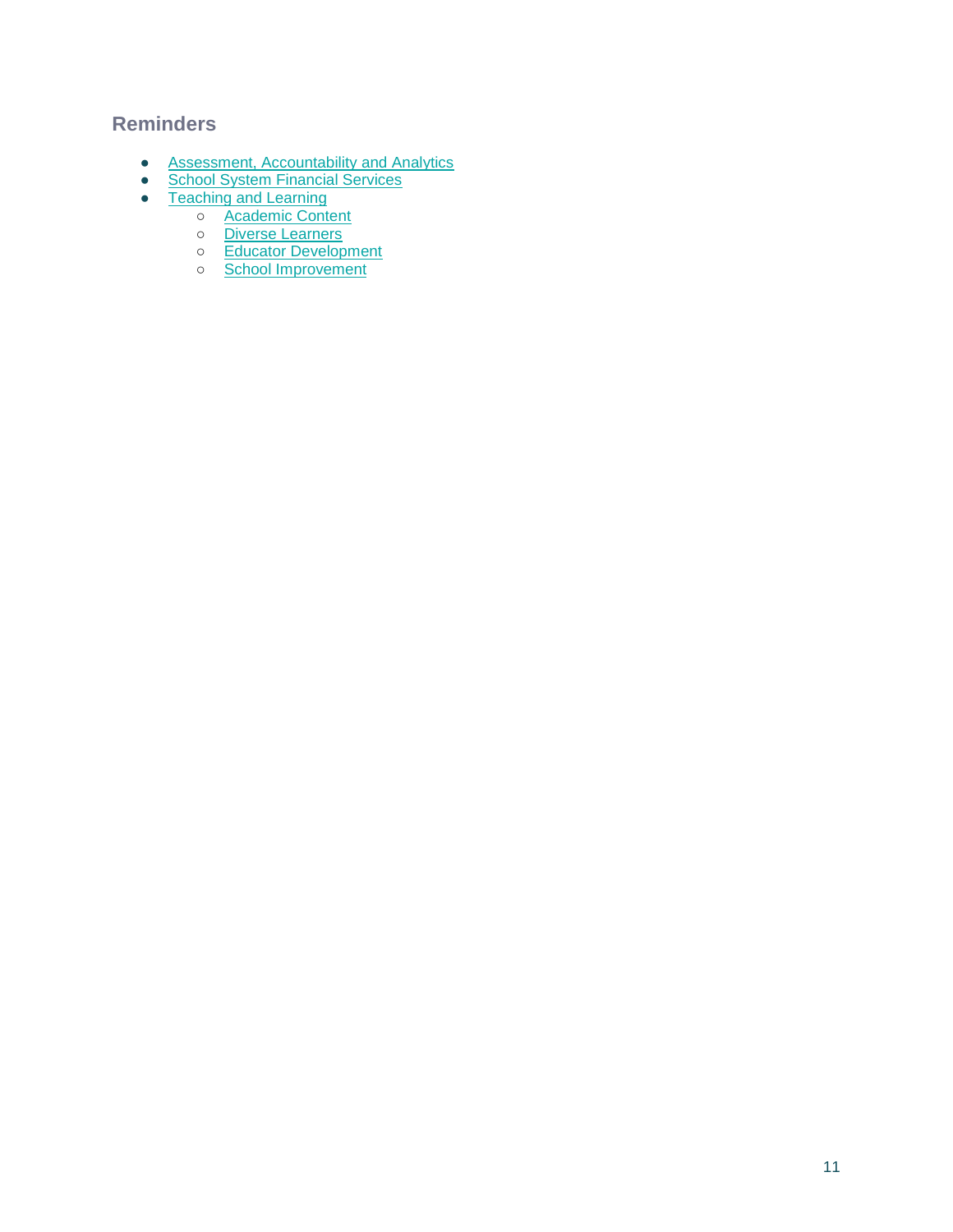## *Operations*

#### **2021–22 High Cost Services Round 1 Grant Allocations Visible in eGMS Please share with IDEA Directors, Federal Program Directors and Business Managers**.

High Cost Services (HCS) Round 1 allocations are now visible in eGMS. School systems with an approved application can now create a budget by creating an amendment in the HCS Round 1 application in eGMS. School systems must create this amendment to include all students for whom an allocation was received. Budget amendments will be reviewed for eligibility and allowability as they are submitted.

**Please note that MFP/State funds included in this allocation will expire and no longer be available as of June 30. Additionally, ALL claims are due and must be submitted in eGMS by July 15.**

Please contact [ldoe.grantshelpdesk@la.gov](mailto:ldoe.grantshelpdesk@la.gov) with questions.

## **System Open for Education Excellence Fund (EEF) 6/30 Periodic Expense Report (PER) Submissions**

**Please share with EEF contacts.**

The eGMS system is open to begin submitting EEF 6/30 PERs. If your school or agency received a payment from the 2021-2022 Education Excellence Fund (EEF) this year, please be advised of the following important dates: **June 30** is the deadline for EEF recipients to obligate EEF funds and **July 15** is the deadline for EEF recipients to submit Final 6/30 PERs.

Please note that Final PERs are used to calculate EEF allocations for the following year. If the Final PER is not submitted **by July 15**, EEF recipients may experience delays in accessing their EEF funds for 2022-2023.

**Reminder:** In PER, on the first tab (labeled Expenditure Obligation Summary), please check Final Expenditure checkbox at the bottom when final. Check that. Otherwise the PER will not be reported as final and will have to be corrected and resubmitted.

For assistance in preparing your Final 6/30 PER for EEF, please refer to the training section of the [eGMS](https://egmsp.doe.louisiana.gov/LDEGMSWeb/Logon.aspx)  [Logon page,](https://egmsp.doe.louisiana.gov/LDEGMSWeb/Logon.aspx) under the Tips & Reminders header: Preparing the Periodic Expense Report (PER).

Please contact [ldoe.grantshelpdesk@la.gov](mailto:ldoe.grantshelpdesk@la.gov) with questions.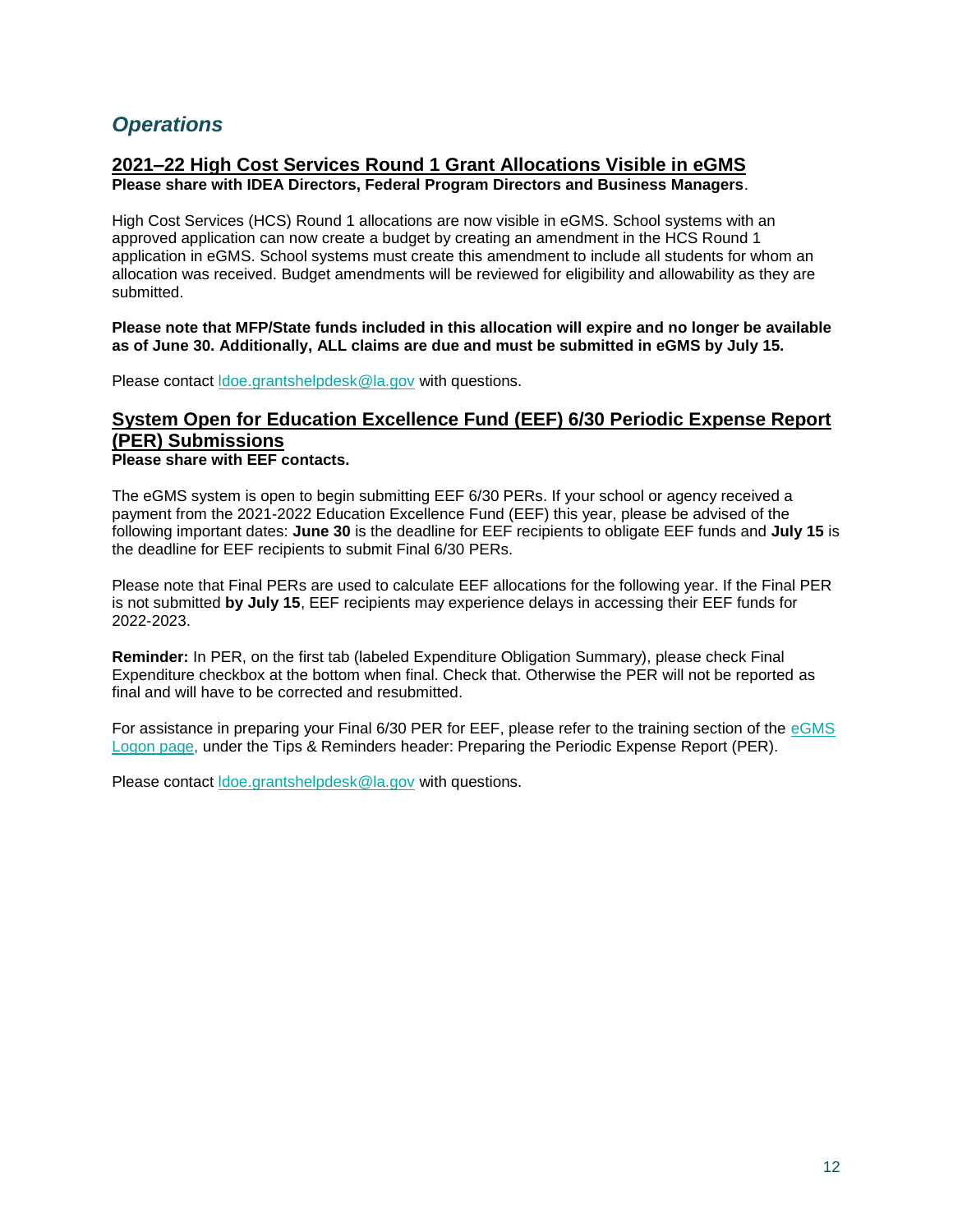## *Assessment, Accountability and Analytics*

### **Louisiana Assessment Literacy Initiative**

**Please share this announcement with school system leaders and school leaders.**

The LDOE, in partnership with the Center for Assessment, launched the Assessment Literacy Initiative in the 2021–2022 school year. The goal of the Initiative is to cultivate assessment literacy among Louisiana educators in order to improve student learning.

The LDOE is expanding the Initiative for the 2022–2023 school year and will partner with up to 20 teams of educators from across the state. Each team will include one school system leader, one school leader, and two teachers (one ELA and one social studies). Teams will participate in a series of professional learning modules throughout the year that will consist of six 3-hour virtual sessions, with independent practice activities between sessions. To apply, school leaders should complete the [interest survey](https://docs.google.com/forms/d/e/1FAIpQLSc8wPVFqk3Qb062CCda0bGbANSellkZSzrizltgLqMdvPPreQ/viewform?usp=sf_link) by **June 30, 2022**.

To learn more, attend the session Assessment Literacy: Transforming Assessment Conversations at the Teacher Leader Summit, where participants from the first year of the Louisiana's Assessment Literacy Initiative will share what they learned and how it affected assessment practices.

Please contact [assessment@la.gov](mailto:assessment@la.gov) with questions.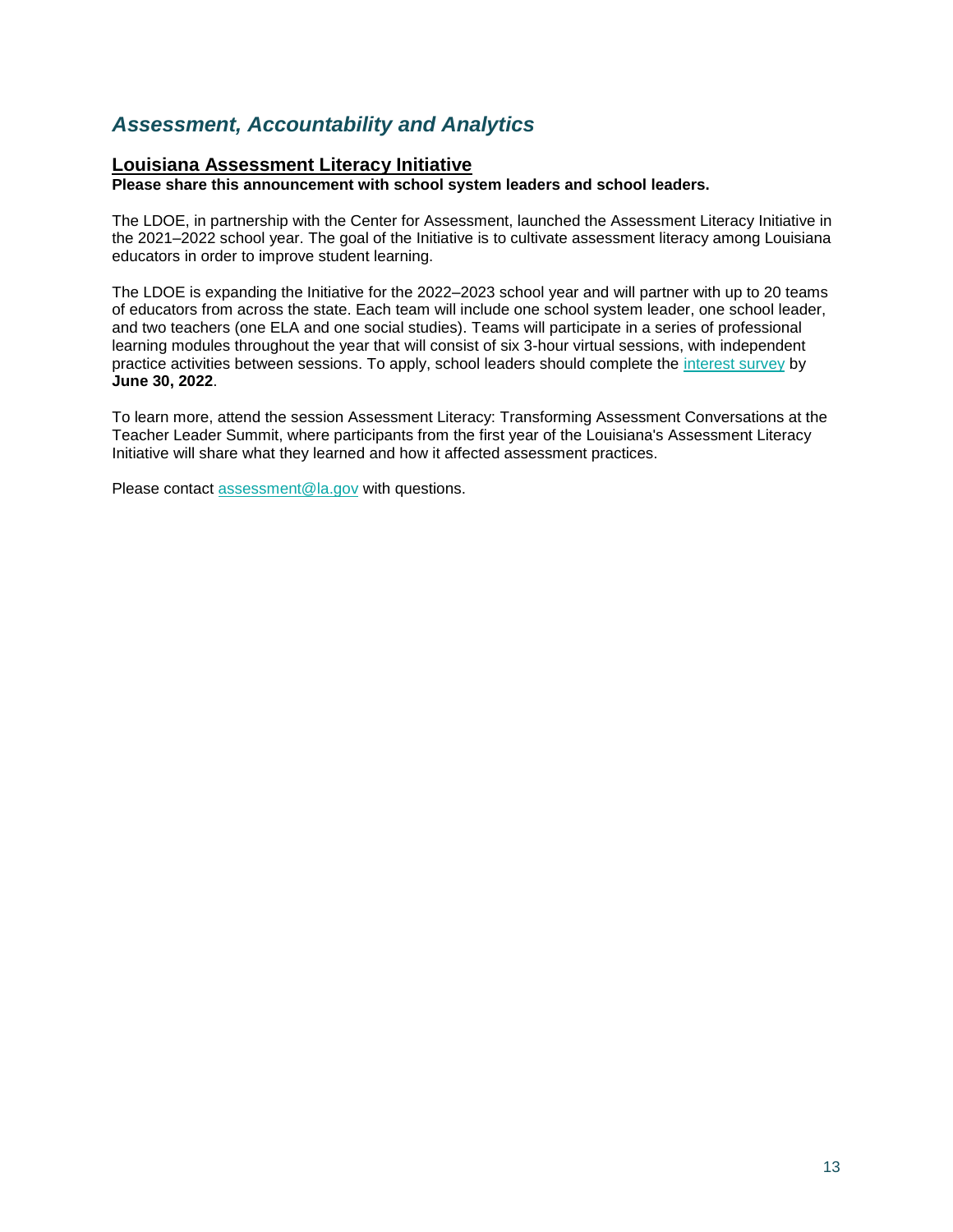## <span id="page-14-0"></span>*School System Financial Services*

## **Maintenance of Effort (MOE) Fiscal Requirements**

**Please share with business managers and finance Officials.**

Meeting yearly Maintenance of Effort (MOE) requirements is part of the business process to confirm compliance and determine eligibility of federal grant funds for ESSA and IDEA grants. The USDOE requires an annual review that determines if each LEA: 1) has not decreased spending of general fund dollars, and 2) is budgeting expenditures to meet the MOE standards. There are three MOE measurements submitted in the eGMS system:

- 2021 IDEA MOE Confirmation (Compliance) deadline for submission was **June 1, 2022**.
- 2023 ESSA MOE Verification deadline for submission is **July 15, 2022**.
- 2023 IDEA MOE Verification (Eligibility) deadline for submission is **July 15, 2022**.

#### **COVID Relief Funds and MOE**

Although school systems have received relief funds as a result of COVID-19, these funds do not affect the Maintenance of Effort requirements at the LEA level. LEAs are required to continue spending at levels to continue to meet all MOE requirements in accordance with previous federal regulations. Federal requirements have changed at the State level only.

#### **MOE Resources**

The [MOE Quick Reference Guide](https://www.louisianabelieves.com/docs/default-source/links-for-newsletters/maintenance-of-effort-quick-guide-for-egms-users-in-2022.pdf?sfvrsn=bb2e6518_2) is available to assist with those new to the MOE submission process. A [Local Only Funds Calculator](https://www.louisianabelieves.com/docs/default-source/links-for-newsletters/local-only-funds-calculatorc9b5035c8c9b66d6b292ff0000215f92.xlsx?sfvrsn=ba2e6518_2) is available to assist in completing the Local Only Funds section of the IDEA MOEs.

For questions regarding the MOE review process, contact [nakia.jason@la.gov.](mailto:nakia.jason@la.gov) For technical inquiries or support, contact [jason.berard@la.gov.](mailto:jason.berard@la.gov)

## **FY 2021-2022 Final MFP-Career Development Fund (CDF) Payments**

**Please share with business managers and finance officials.**

Final MFP-CDF payments for FY 2021-2022 were released before the end of May 2022. Details regarding the payment amounts are available in the [MFP Library.](https://www.louisianabelieves.com/resources/library/minimum-foundation-program) 

Please contact [ldoemfphelpdesk@la.gov](mailto:LDOEMFPhelpdesk@la.gov) with questions.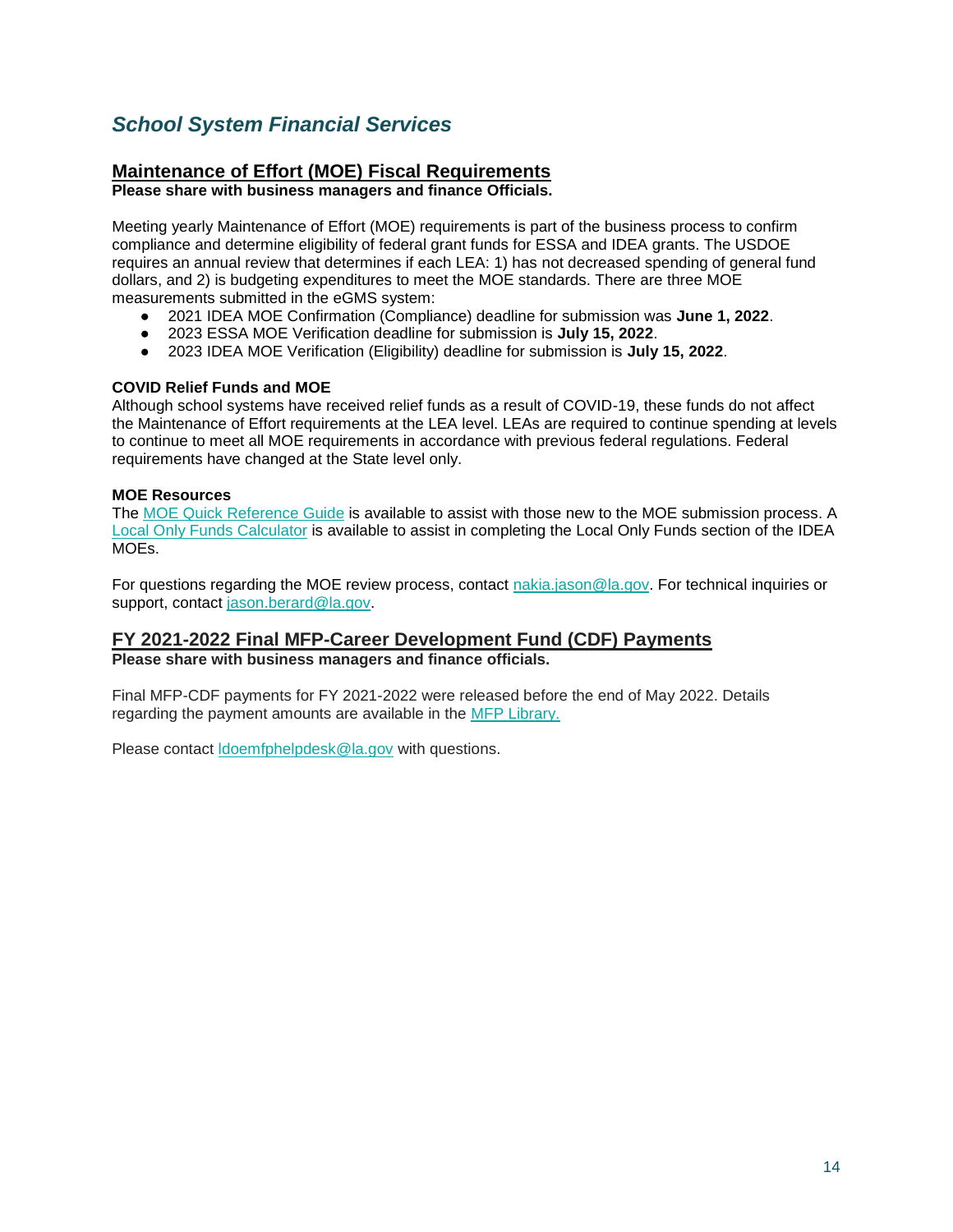## <span id="page-15-0"></span>*Teaching and Learning*

## <span id="page-15-1"></span>**Academic Content**

#### **Instructional Support: Instructional Material Reviews Please share with content supervisors and administrators.**

The Department conducts ongoing reviews of instructional materials to support school systems in adopting curricula in all core subjects. Newly rated Tier 1 materials are listed below. All tiered reviews can be found on the [Annotated Reviews](http://www.louisianabelieves.com/academics/ONLINE-INSTRUCTIONAL-MATERIALS-REVIEWS/curricular-resources-annotated-reviews) webpage. The status of all instructional materials submissions can be found in the [Weekly Report.](https://www.louisianabelieves.com/docs/default-source/curricular-resources/online-instructional-materials-reviews.pdf?sfvrsn=a26b841f_654)

| <b>Publisher</b>         | <b>Title and Grade Levels</b>      |      | Core Subject   Tiered Rating |
|--------------------------|------------------------------------|------|------------------------------|
| <b>Achievement First</b> | Achievement First Math, Grades K-4 | Math | Tier 1                       |

Please contact [louisianacurriculumreview@la.gov](mailto:LouisianaCurriculumReview@la.gov) with questions.

### <span id="page-15-2"></span>**Diverse Learners**

### **Partnerships for Success Guide Request for Applications**

**Please share with school system leaders, special education directors and interested vendors.**

The [Partnerships for Success Guide](https://www.louisianabelieves.com/docs/default-source/students-with-disabilities/partnerships-for-success-guide.pdf?sfvrsn=3af99d1f_2) is a vetted list of organizations who provide school systems support in meeting the specialized support and related service needs of students with disabilities. Annually, the department releases a request for applications for local and national organizations to apply as potential providers in the guide. Th[e](https://docs.google.com/forms/d/e/1FAIpQLSdHatVDhfasD3Y6NtUJnMJaVzs8S41zLuFjqnSNeLhIA50ssQ/viewform?usp=sf_link) [application](https://docs.google.com/forms/d/e/1FAIpQLSdHatVDhfasD3Y6NtUJnMJaVzs8S41zLuFjqnSNeLhIA50ssQ/viewform?usp=sf_link) is now open and closes on July 1, 2022.

Please contact [specialeducation@la.gov](mailto:specialeducation@la.gov) with questions

## <span id="page-15-3"></span>**Educator Development**

#### **K-2 Learning Year: Phase 1 Office Hours Please share with systems leaders and school leaders.**

K-2 Learning Year: Phase 1 Office Hours provide additional support for systems implementing CLASS® or (TAP/Best Practices) observation rubrics. Meetings are bi-monthly at noon. Upcoming topics include:

#### **Teachstone overview of myTeachstone data and reporting platform**

- **Meeting Date and Time:** June 15 at 12 p.m.
- **Meeting Link:**  <https://ldoe.zoom.us/j/98569851139?pwd=b0VGdTIvcThYWElZT3VnWWQzYU1kZz09>
- **Meeting ID#:** 985 6985 1139
- **Meeting Passcode:** 578203